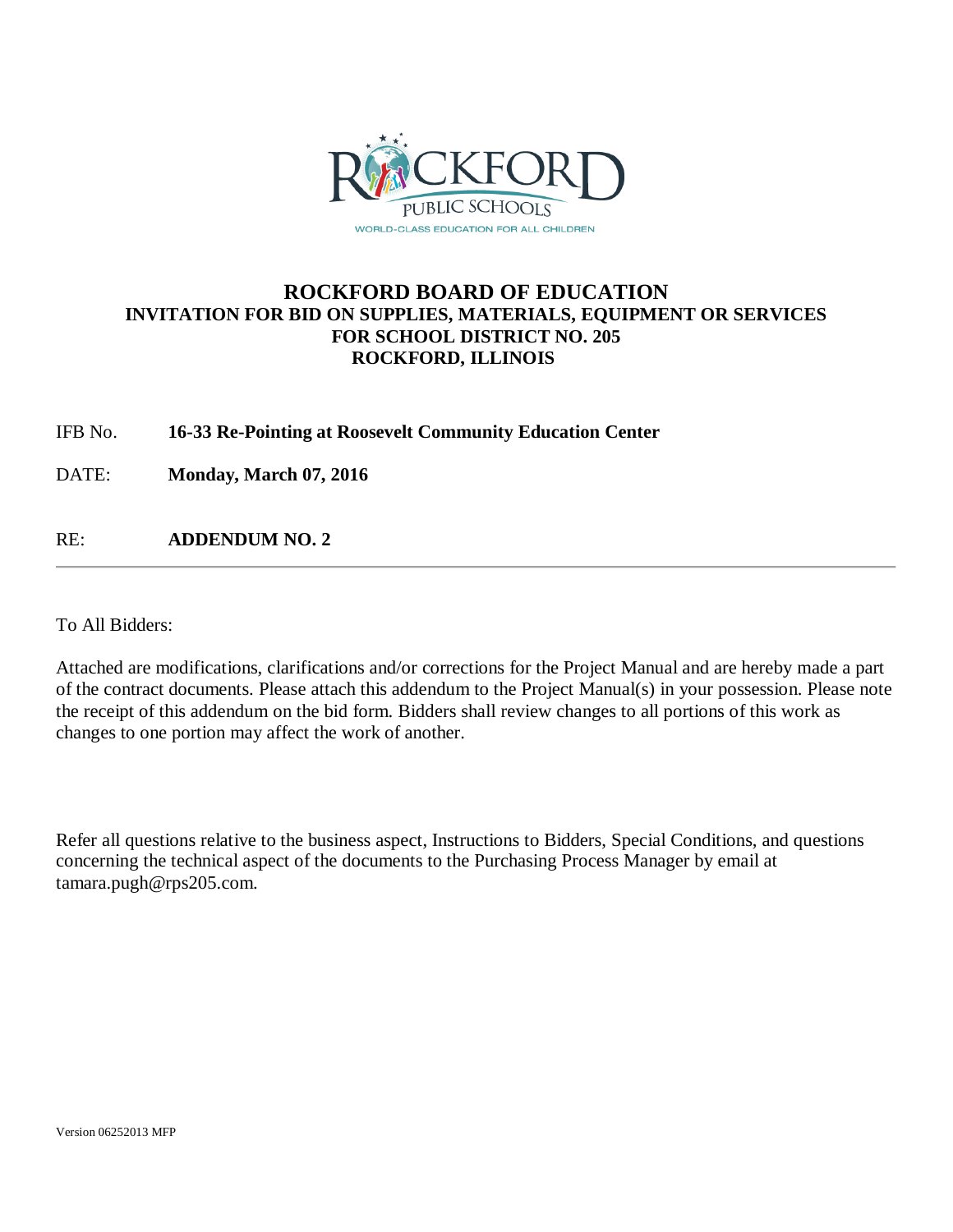

## **ADDENDUM**

TO: PROSPECTIVE BIDDERS

RE: ADDENDUM # 2

SD 205 PROJECT NUMBER: 1572 BFA PROJECT NUMBER: 964 IFB No.: 16-33

FOR: Life Safety Re-pointing Work ADDRESS: Roosevelt Community Education Center , 978 Haskel Avenue, Rockford, IL

DATE: 03-07-2016

Please attach Addendum 2 to the above Drawings, and kindly take same into consideration in preparing your proposal.

 $By$   $\sim$ 

Rob C. Belles, Belles Firm of Architecture Inc.

**This addendum consists of 2 text pages including this sheet.**